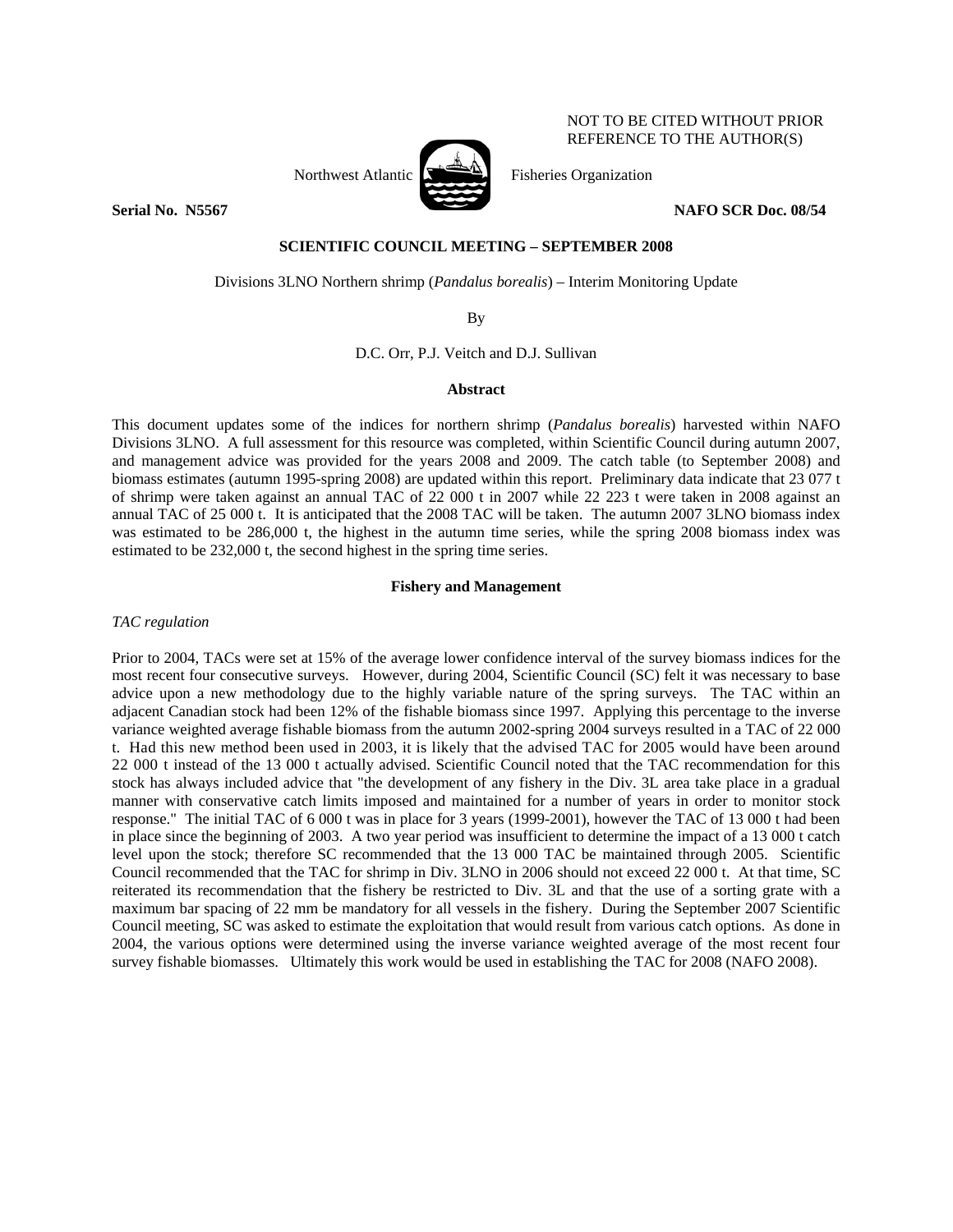#### *Catch trends*

Catches increased dramatically since 1999, with the beginning of a regulated fishery. Table 1 and the following discussion provide the available numbers to date. Over the period 2000-2006, catches increased from 4 711 to 25 137 t. NAFO Division 3L northern shrimp catches totaled 23 077 t in 2007. By September of 2008, 22 223 t of shrimp were taken in 3L and it is anticipated that the 25 000 t quota will be taken. As per NAFO agreements, Canadian vessels took most of the catch during each year. Canadian catches increased from 4 050 t in 2000 to 18 312 t in 2007. By September 2008, Canadian vessels took 19 866 t of shrimp and it is anticipated that the 21 102 t Canadian quota will be taken. Catches by other contracting parties increased from 661 t in 2000 to 7 009 t in 2006. Preliminary data indicate that non Canadian vessels took 4 756 t of northern shrimp in 2007 and by September 2008, had taken 2 357 t of shrimp. It is anticipated that the 3 898 t quota for non Canadian vessels will be taken by December 2008. Table 1 provides a breakdown of catches by contracting party and year since 1999, while figure 1 indicates catches and TAC since 1993.

#### **Canadian Multi-species Bottom Trawl Research Survey Trends**

Spring and autumn multi-species research surveys have been conducted onboard the Canadian Coast Guard vessels *Wilfred Templeman*, *Teleost* and *Alfred Needler* since 1995. Shrimp data have been available from autumn survey since 1996 while shrimp data have been available from spring surveys since 1999. Fishing sets of 15 minute duration, with a tow speed of 3 knots, were randomly allocated to strata covering the Grand Banks and slope waters to a depth of 1 462 m in the autumn and 731 m in the spring, with the number of sets in a stratum proportional to its size (Figure 2). All vessels used a Campelen 1800 shrimp trawl with a codend mesh size of 40 mm and a 12.7 mm liner. SCANMAR sensors were employed to monitor net geometry. Details of the survey design and fishing protocols are outlined in (Brodie, 1996; McCallum and Walsh, 1996).

Prior to autumn 2003, shrimp were frozen and returned to the Northwest Atlantic Fisheries Centre where species identifications were made, and number and weight per set were calculated. Beginning with the autumn 2003 survey, most of the shrimp samples have been processed at sea. Samples that could not be processed at sea were frozen and processed in the Northwest Atlantic Fisheries Centre upon return. Abundance and biomass indices were estimated *via* OGive MAPping calculations (Evans *et al.,* 2000). We refer to Orr *et al*. (2007) to provide the full comparison of Ogmap and areal expansion indices as presented during the October 2007 NAFO-ICES Pandalus Assessment (NIPAG) meeting.

It must be noted that deepwater strata (deeper than 731 m) within Divisions 3LNO as well as several shallow water strata within Division 3L were not surveyed during autumn 2004 (Brodie, 2005; Healey and Dwyer, 2006). Historically very few northern shrimp have been taken from the deepwater strata; therefore, the impact of not sampling the deepwater was felt to be negligible. Strata that were missed, in Division 3L, (autumn 2004) are highlighted in figure 5; however, all NAFO Regulatory Area (NRA) strata containing significant quantities of northern shrimp have been surveyed consistently throughout the time series.

Analyses of the autumn survey data indicate that the shallow (93-549 m) 3L strata missed in 2004 are important in determining the biomass indices. Typically these strata account for 25-61% of the 3L biomass (Orr *et al.* 2007). Figure 6 confirms the importance of these strata and that catches, within these strata, vary annually. Therefore, it was not appropriate to use a multiplicative model to estimate 3L biomass and abundance indices from the autumn 2004 survey.

All important shrimp strata were surveyed in autumn 2007. The autumn 2007 biomass estimate for NAFO Divisions 3LNO was 286,400 t (95% confidence range  $= 219,700 - 358,400$  t), the highest biomass index in the autumn time series (Table 2; Figure 3).

The spring 2007 3L biomass estimate was  $231,600$  t (95% confidence bounds = 167,500 – 290,800 t) (Table 3; Fig. 4). Throughout the history of the spring survey, it was possible to survey all important NAFO Division 3L strata (100 m - 751 m). However, due to operational difficulties it was not possible to survey all of the strata within NAFO Divisions 3NO during spring 2006. Strata 373 and 383 as well as most strata deeper than 92 m were not surveyed (Figure 7). Analyses from the spring 1999 - 2007 surveys indicated that greater than 96% and 50% of the 3N and 3O biomass respectively may be attributed to the strata that were missed (Orr *et al.* 2007). Therefore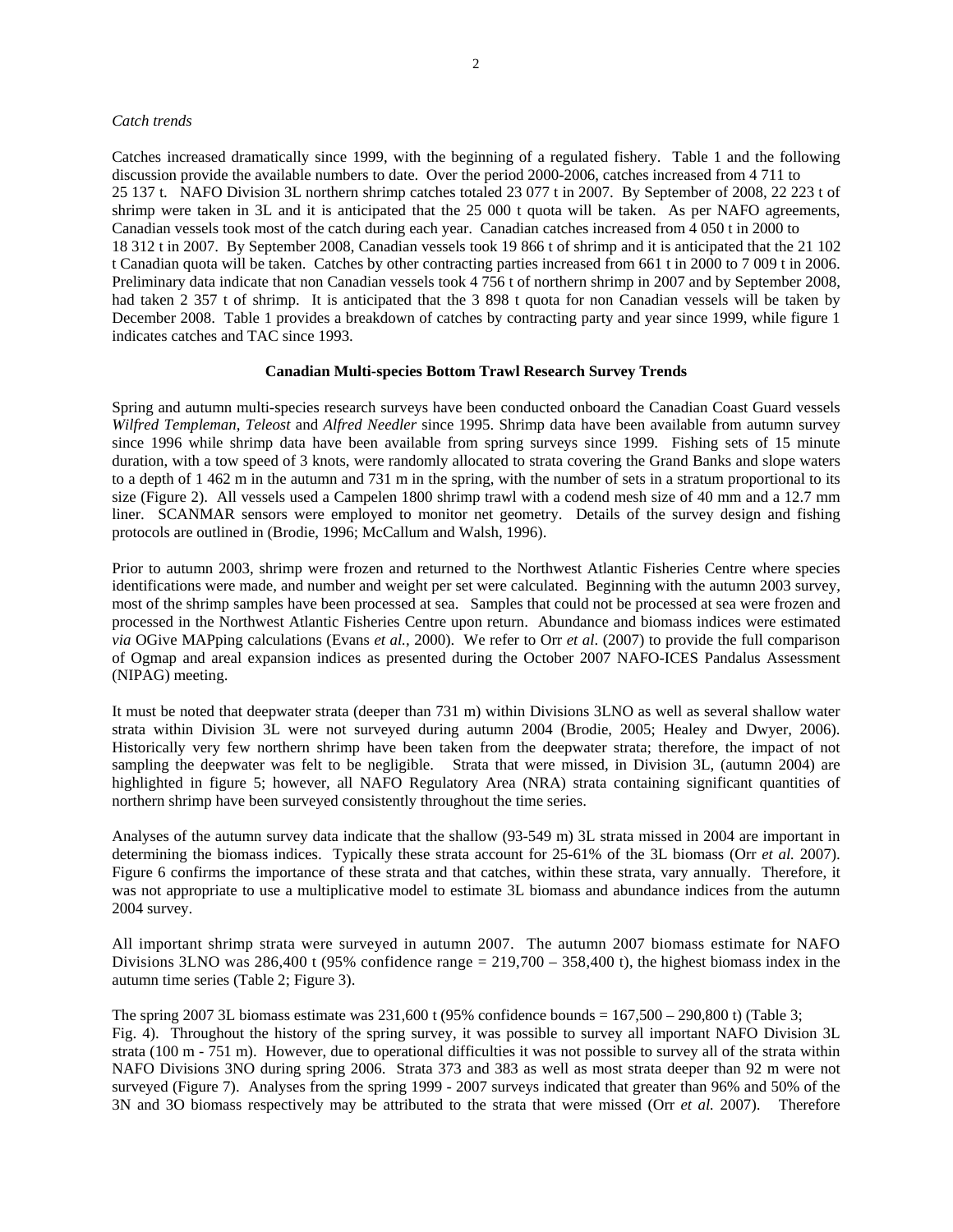biomass and abundance indices were not determined for NAFO Divisions 3NO during spring 2006. Historically, at least 95.9% of the 3LNO shrimp biomass has been found within Division 3L (Table 5); therefore, the spring 2006 indices were for NAFO Divisions 3L only. All 3LNO strata were surveyed during spring 2008. The spring 2008 survey biomass index was 231,600 t (95% confidence bounds =  $167,500 - 290,800$  t), the second highest in the spring time series.

Between 90.5 and 99.8% of the total 3LNO biomass was found within Division 3L, mostly within depths from 185 to 550 m. Over the study period, the area outside 200 Nmi accounted for between 11 and 28% of the estimated total 3LNO biomass (Tables 5 and 6; Figs. 6 and 7; Orr *et al.* 2007). Three year running averages were estimated in order to smooth the peaks and troughs within the data. They indicate that  $12.5 - 20.1\%$  of the total 3LNO autumn biomass was within the NRA (Table 5). Over the period 1995 – 2007 the overall average autumn percent biomass within the NRA was 17.5%. However, during the spring, the percent biomass within the NRA ranged between 19.4 and 25.4% (Table 6). Over the period 1999 – 2008 the average spring percent biomass with the NRA was 21.3%. It must be noted that variances around the spring indices are greater than around autumn indices (Tables 2 and 3; Figs. 3, 4, 6 and 7).

In all surveys, Division 3N accounted for 0.2-10.6% of the total 3LNO biomass (Tables 5 and 6). Between 49.7 and 77.3% of the 3N biomass was found outside the 200 Nmi limit. Division 3O accounted for less than 1% of the 3LNO biomass. A negligible amount of the Division 3O biomass was found outside the 200 Nmi limit.

#### **Conclusions**

Preliminary data indicate that 22 223 t of shrimp had been taken in the 3L shrimp fishery by September 2008 and it is anticipated that the entire 25 000 t quota will be taken by the end of December 2008.

The autumn 2007 NAFO Divisions 3LNO biomass index was 286,400 t, the highest in the autumn survey time series. The spring 2008 Divisions 3LNO biomass index was 231,600 t, the second highest in the spring survey time series. However the spring biomass indices are thought to be less precise. Based on the information available, no change is proposed for the Scientific Council advice for a TAC of 25 000 t in 2009.

# **Acknowledgements**

We would like to thank Mr. Gus Cossitt for producing figure 5, which indicates the 3L strata missed during the Canadian autumn 2004 research survey and Dr. Ricardo Federizon of the NAFO Secretariat for help with the Stantlant21A catch values.

### **References**

- Brodie, W. 1996. A description of the 1995 fall groundfish survey in Division 2J3KLMNO. NAFO SCR. Doc., No. 27, Serial No. N2700, 7 p.
- Brodie, W. 2005. A description of the autumn multispecies surveys in SA 2+ Divisions 3KLMNO from 1995-2004. NAFO SCR Doc., No. 8, Serial No. N5083.
- Evans, G.T., D.C. Orr, D.G. Parsons and P.J. Veitch. 2000. A non-parametric method for estimating biomass from trawl surveys, with Monte Carlo confidence intervals. J. Northw. Atl. Fish. Sci. Vol 27: 133-138.
- Healey, B.P. and K.S. Dwyer. 2005. A simple examination of Canadian autumn survey trends in NAFO Division 3LNO for Greenland halibut and American plaice: the impact of the incomplete coverage of this survey in 2004. NAFO SCR. Doc. 05/34. Serial No. N5117.
- McCallum, B. R., and S. J. Walsh. 1996. Groundfish survey trawls used at the Northwest Atlantic Fisheries Centre, 1971-present. NAFO SCR Doc., No. 50, Serial No. N2726, 18 p.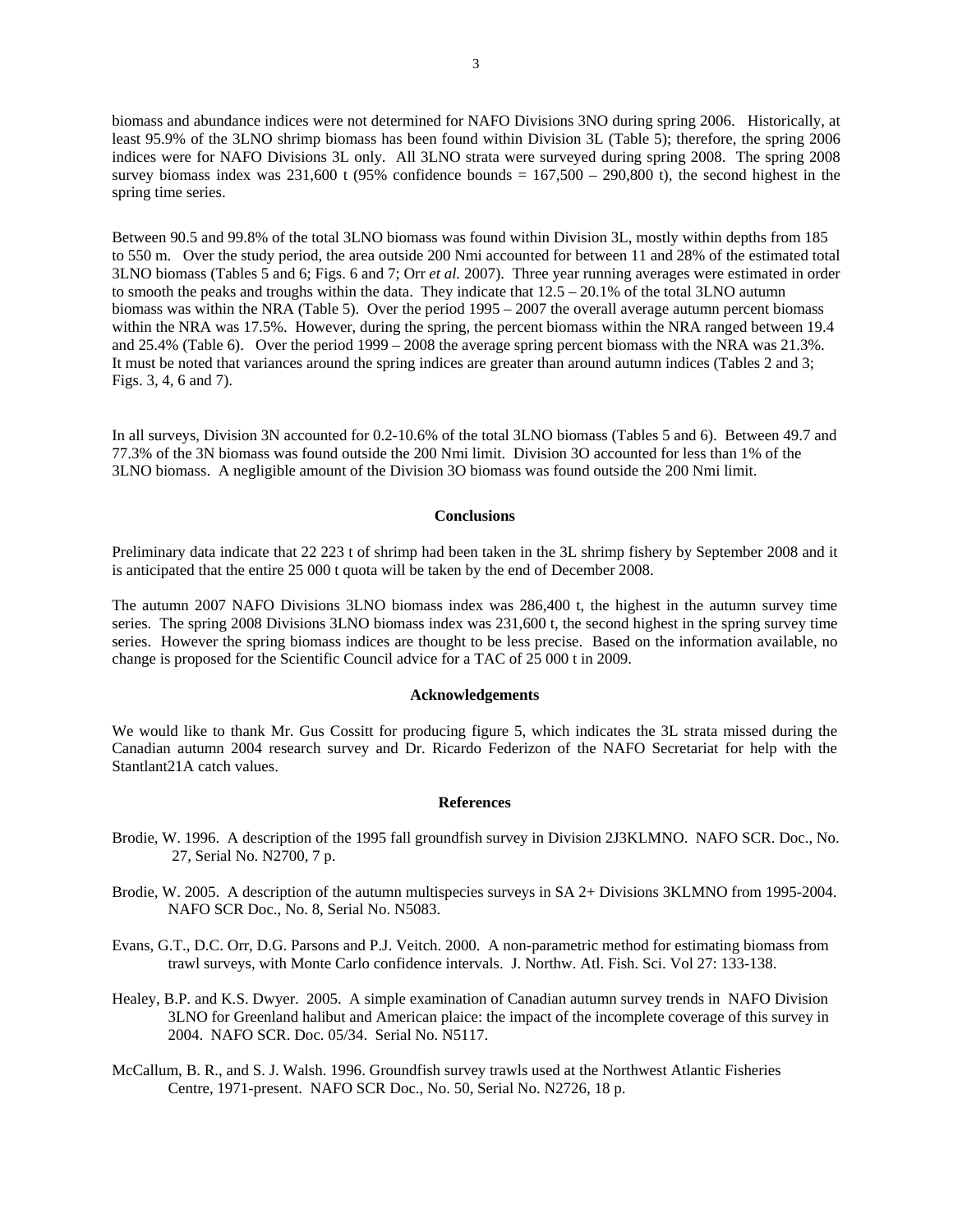Orr. D.C., P.J. Veitch and D.J. Sullivan. 2007. An update of information pertaining to Northern Shrimp (*Pandalus borealis*, Kroyer) and groundfish in NAFO Divisions 2LNO. NAFO SCR Doc. 07/91. Serial No. N5482. 63p.

| Table 1. Annual nominal catches (t) by country of northern shrimp ( <i>Pandalus borealis</i> ) caught in NAFO Div. 3L |  |  |  |
|-----------------------------------------------------------------------------------------------------------------------|--|--|--|
| between 1999 and September 2008.                                                                                      |  |  |  |

|                             | 199      | 2000                    | 2001                   | 2002                    | 2003             | 2004             | 2005             | 2006                | 2007              | 2008               | 2009             |
|-----------------------------|----------|-------------------------|------------------------|-------------------------|------------------|------------------|------------------|---------------------|-------------------|--------------------|------------------|
|                             |          |                         |                        |                         |                  |                  |                  |                     |                   |                    |                  |
| Canada                      | $78^{1}$ | 4,050<br>$\overline{c}$ | $4,984^2$              | 5,417<br>$\overline{c}$ | $10,701^2$       | $10,560^2$       | $11,109^2$       | $18,128^2$          | $18,312^2$        | $19,866^2$         |                  |
|                             |          |                         |                        |                         |                  |                  |                  |                     |                   |                    |                  |
| Cuba                        |          |                         | 46 <sup>1</sup>        | 70 <sup>1</sup>         | $146^3$          | $145^3$          | $136^1$          | 239 <sup>1</sup>    | $240^1$           | $\overline{207^3}$ |                  |
| Estonia                     |          | $64^{1}$                | $2,264^{\overline{4}}$ | $450^{5}$               | $117^{1}$        | $144^1$          | $281^1$          | $485^1$             | $670^1$           |                    |                  |
| European Union              |          |                         |                        |                         |                  |                  |                  |                     |                   | $670^{3}$          |                  |
| Faroe Islands               | $706^1$  | $42^{1}$                | $2,052^4$              | $620^{5}$               | 25               | $1050^1$         | $1055^1$         | $1521$ <sup>1</sup> | 1798 <sup>1</sup> | $354^{3}$          |                  |
| France (SPM)                |          | $67^{1}$                | $67^{1}$               | 36 <sup>1</sup>         | 144 <sup>1</sup> |                  | 147 <sup>1</sup> |                     | $245^1$           | $177^3$            |                  |
| Greenland                   |          | 34 <sup>1</sup>         |                        |                         | $671^1$          | 299 <sup>1</sup> | $311^1$          | $453^8$             | $455^{8}$         | $488^{3}$          |                  |
| Iceland                     |          | 99 <sup>1</sup>         | $55^7$                 | $54^7$                  | $133^7$          | $105^{7}$        | $140^1$          | $226^7$             |                   |                    |                  |
| Latvia                      |          | $64^{1}$                | 67 <sup>1</sup>        | $59^{1}$                | $144^1$          | $143^1$          | 144 <sup>1</sup> | 244 <sup>1</sup>    | $310^1$           |                    |                  |
| Lithuania                   |          | $67^{1}$                | $67^{1}$               | $67^{1}$                | $142^1$          | 144 <sup>1</sup> | $216^1$          | $486^1$             | $245^1$           |                    |                  |
| Norway                      |          | $77^{1}$                | $78^{6}$               | 70 <sup>6</sup>         | $145^9$          | 148 <sup>1</sup> | 144 <sup>1</sup> | $245^1$             | $246^1$           |                    |                  |
| Poland                      |          | $40^{1}$                | $54^{1}$               |                         | $145^1$          | $144^1$          | 129 <sup>1</sup> | $245^1$             |                   |                    |                  |
| Portugal                    |          |                         | $61^5$                 |                         |                  |                  |                  |                     |                   |                    |                  |
| Russia                      |          | $67^{1}$                | $67^{1}$               | $67^{1}$                |                  | 141 <sup>1</sup> | $146^1$          | 248 <sup>1</sup>    | $112^1$           | $278^3$            |                  |
| Spain                       | $11^{1}$ | 40 <sup>1</sup>         | $699^{4}$              |                         | $151^1$          | $140^1$          | $154^1$          | $251^1$             | $190^1$           |                    |                  |
| Ukraine                     |          |                         | 57 <sup>1</sup>        |                         | $144^1$          | $145^1$          |                  | 121 <sup>1</sup>    |                   |                    |                  |
| <b>USA</b>                  |          |                         | $66^1$                 | $57^{1}$                | $144^1$          |                  | $136^1$          | $245^1$             | $245^1$           | $183^{3}$          |                  |
| <b>Estimated additional</b> |          |                         |                        |                         |                  |                  |                  | $2,000^5$           |                   |                    |                  |
| catch                       |          |                         |                        |                         |                  |                  |                  |                     |                   |                    |                  |
| <b>GRAND TOTAL</b>          | 795      | 4,711                   | 10,68                  | 6,967                   | 12,952           | 13,162           | 14,101           | 25,137              | 23,077            | 22,223             |                  |
|                             |          |                         | 4                      |                         |                  |                  |                  |                     |                   |                    |                  |
| TAC (tons)                  |          | 6,000                   | 6,000                  | 6,000                   | 13,000           | 13,000           | 13,000           | 22,000              | 22,000            | 25,000             | 25,00            |
|                             |          |                         |                        |                         |                  |                  |                  |                     |                   |                    | $\boldsymbol{0}$ |

### Sources:

- 
- <sup>1</sup><br><sup>2</sup> Canadian Atlantic Quota Report, or other preliminary sources<br><sup>3</sup> NAFO monthly records of provisional catches
- NAFO monthly records of provisional catches
- 4  $V$ alue agreed upon in Stacfis
- $5 \t\t \text{Canadian surveillance reports}$
- Observer datasets
- 7 Icelandic logbook dataset.
- 8 Greenlandic logbook dataset.
- 9 Norwegian logbook dataset.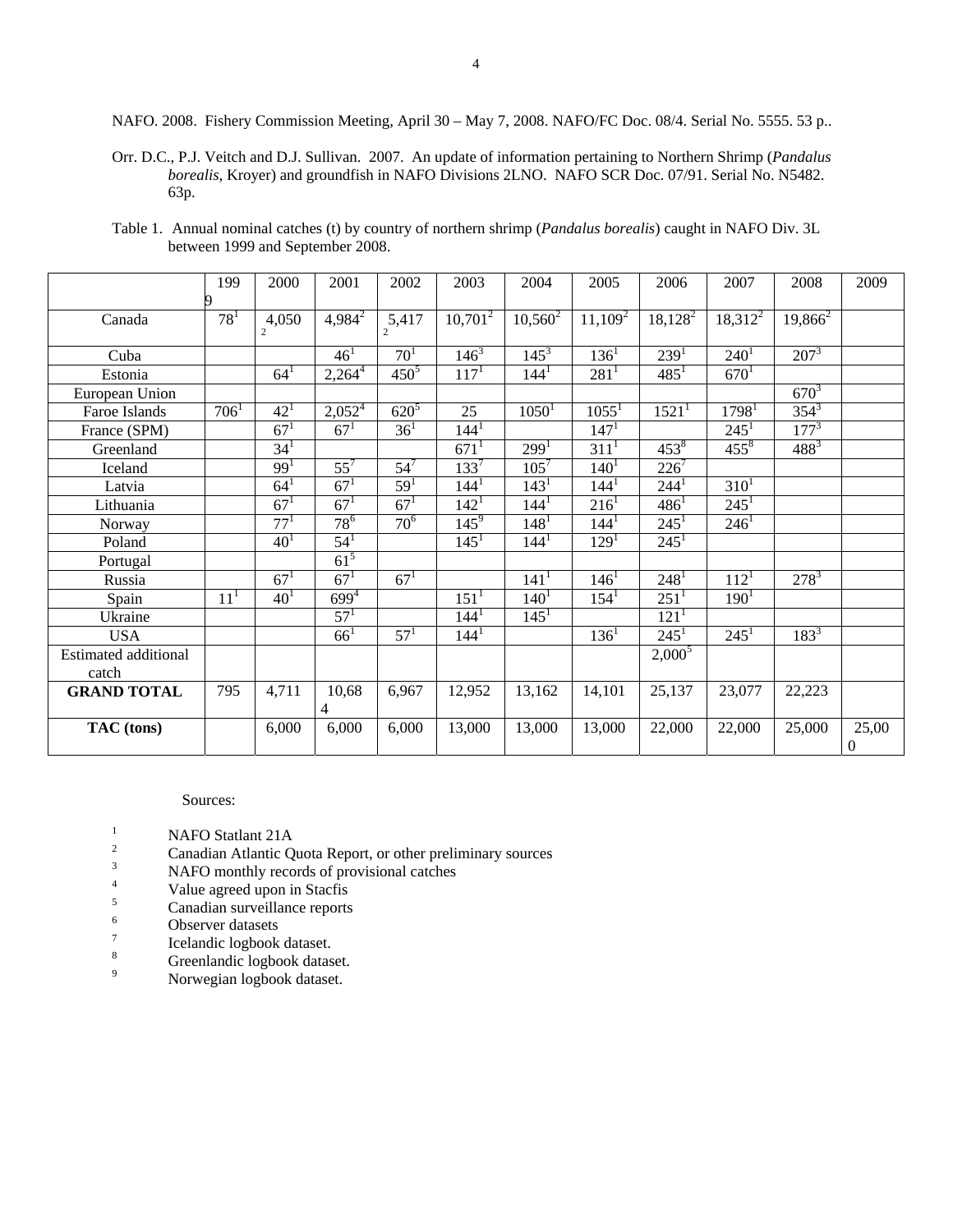Table 2. Northern shrimp biomass estimates in NAFO divisions 3LNO from annual autumn Canadian multi-species bottom trawl surveys, 1995 – 2007. Offshore strata only (standard 15 min. tows). Please note that autumn 2004 indices were not determined due to missing strata. All indices were calculated using Ogive Mapping calculations.

|      |            | Biomass (tons) |            | Abundance (numbers $x 10^6$ ) | Survey    |            |             |
|------|------------|----------------|------------|-------------------------------|-----------|------------|-------------|
|      | Lower C.I. | Estimate       | Upper C.I. | Lower C.I.                    | Estimate  | Upper C.I. | <b>Sets</b> |
| 1995 | 7,132      | 8,500          | 14,830     | 2,108                         | 2,733     | 4,800      | 337         |
| 1996 | 20,170     | 24,700         | 35,150     | 5,324                         | 6,575     | 9,370      | 304         |
| 1997 | 32,410     | 44,000         | 61,940     | 7,545                         | 9,911     | 13,860     | 318         |
| 1998 | 48,310     | 60,700         | 76,640     | 11,950                        | 14,975    | 19,120     | 347         |
| 1999 | 43,160     | 54,900         | 72,390     | 10,620                        | 12,993    | 16,510     | 313         |
| 2000 | 83,990     | 107,000        | 139,200    | 20,890                        | 27,898    | 35,830     | 337         |
| 2001 | 155,300    | 215,400        | 259,600    | 36,890                        | 51,730    | 62,040     | 362         |
| 2002 | 135,500    | 191,700        | 239,500    | 31,100                        | 44,472    | 54,750     | 365         |
| 2003 | 143,300    | 191,100        | 244,600    | 30,310                        | 39,515    | 49,240     | 316         |
| 2004 |            | is             |            |                               | <i>is</i> |            |             |
| 2005 | 182,600    | 223,700        | 259,000    | 37,250                        | 45,272    | 52,620     | 333         |
| 2006 | 172,900    | 215,400        | 252,000    | 36,460                        | 47,051    | 55,710     | 312         |
| 2007 | 219,700    | 286,400        | 358,400    | 44,360                        | 58,099    | 72,980     | 361         |

is = incomplete survey

Table 3. Northern shrimp biomass estimates in NAFO divisions 3LNO from annual spring Canadian multi-species bottom trawl surveys, 1999 – 2008. Offshore strata only (standard 15 min. tows). Please note that strata deeper than 93 m were not surveyed in 3NO during spring 2006. Historically more than 97% of the shrimp have been attributed to strata within 3L therefore the spring 2006 estimates are for 3L. All indices were calculated using Ogive Mapping calculations.

|      | Biomass (tons) |          |            | Abundance (numbers $x 10^{\circ}$ ) | Survey   |            |             |
|------|----------------|----------|------------|-------------------------------------|----------|------------|-------------|
|      | Lower C.I.     | Estimate | Upper C.I. | Lower C.I.                          | Estimate | Upper C.I. | <b>Sets</b> |
| 1999 | 27,080         | 49,500   | 76,520     | 6,592                               | 11,437   | 17,310     | 313         |
| 2000 | 65,710         | 113,300  | 176,700    | 13,150                              | 21,356   | 31,590     | 298         |
| 2001 | 52,680         | 82,500   | 117,000    | 12,240                              | 19,714   | 28,540     | 300         |
| 2002 | 87,390         | 133,800  | 204,700    | 20,730                              | 31,260   | 47,660     | 300         |
| 2003 | 118,300        | 169,600  | 237,500    | 26,210                              | 38,998   | 57,840     | 300         |
| 2004 | 40,030         | 100.900  | 172,300    | 7,830                               | 19.444   | 34,480     | 296         |
| 2005 | 87.970         | 133.400  | 181,100    | 17,120                              | 25,541   | 34,710     | 289         |
| 2006 | 105.700        | 176.500  | 241,300    | 21,490                              | 34,038   | 46,670     | 195         |
| 2007 | 190.200        | 288,600  | 379,200    | 35,340                              | 54.304   | 72,790     | 295         |
| 2008 | 167,500        | 231,600  | 290,800    | 35,020                              | 48,064   | 60.580     | 273         |

Area compared each year  $= 272,766.3$  sq. km.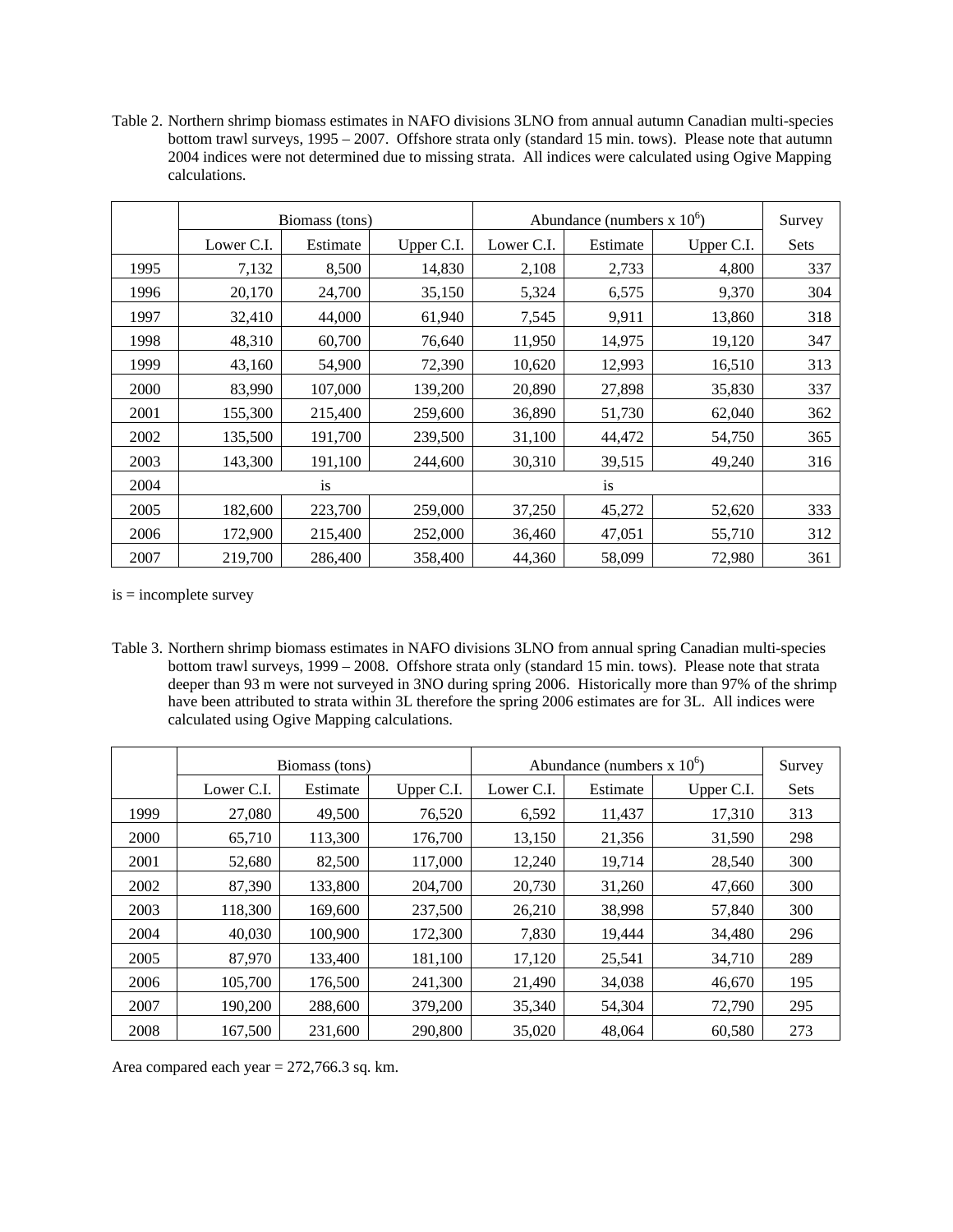Table 4. NAFO Divisions 3LNO *Pandalus borealis* biomass estimates for entire divisions and outside the 200 Nmi limit. Shrimp were collected during the 1996 – 2007 autumn Canadian multi-species surveys using a Campelen 1800 shrimp trawl (standard 15 min tows). All indices were estimated using Ogmap calculations.

|                  |              |               | <b>Entire Division</b>           |              | Outside 200 Nmi limit        |                    |                    |                                        |  |
|------------------|--------------|---------------|----------------------------------|--------------|------------------------------|--------------------|--------------------|----------------------------------------|--|
|                  |              |               | <b>Biomass</b>                   | Percent by   |                              | Percent biomass by | percent biomass in | 3 year running average percent biomass |  |
| Season           | Year         | Division      | estimate (t)                     | division     | Biomass estimate (t)         | division           | <b>NRA</b>         | in NRA                                 |  |
| Autumn           | 1995         | 3L            | 7,700                            | 90.59        | 1,100                        | 64.71              | 14.29              | 14.29                                  |  |
| Autumn           | 1996         | 3L            | 22,900                           | 92.71        | 4,000                        | 85.11              | 17.47              | 15.88                                  |  |
| Autumn           | 1997         | 3L            | 43,400                           | 98.64        | 5,500                        | 91.67              | 12.67              | 14.81                                  |  |
| Autumn           | 1998         | 3L            | 56,000                           | 92.26        | 8,900                        | 81.65              | 15.89              | 15.34                                  |  |
| Autumn           | 1999         | 3L            | 54,500                           | 99.27        | 8,000                        | 96.39              | 14.68              | 14.41                                  |  |
| Autumn           | 2000         | 3L            | 105,800                          | 98.88        | 22,100                       | 98.22              | 20.89              | 17.15                                  |  |
| Autumn           | 2001         | 3L            | 213,700                          | 99.21        | 40,800                       | 97.14              | 19.09              | 18.22                                  |  |
| Autumn           | 2002         | 3L            | 187,800                          | 97.97        | 35,200                       | 92.39              | 18.74              | 19.57                                  |  |
| Autumn           | 2003         | 3L            | 185,300                          | 96.96        | 35,300                       | 91.69              | 19.05              | 18.96                                  |  |
| Autumn           | 2004         | 3L            | is                               | is           | is                           | is                 | is                 | is                                     |  |
| Autumn           | 2005         | 3L            | 222,300                          | 99.37        | 26,200                       | 97.40              | 11.79              | 15.42                                  |  |
| Autumn           | 2006         | 3L            | 213,700                          | 99.21        | 27,100                       | 96.44              | 12.68              | 12.23                                  |  |
| Autumn           | 2007         | 3L            | 282,400                          | 98.60        | 54,500                       | 98.55              | 19.30              | 14.59                                  |  |
| Autumn           | 1995         | 3N            | 900                              | 10.59        | 600                          | 35.29              | 66.67              | 66.67                                  |  |
| Autumn           | 1996         | 3N            | 2,000                            | 8.10         | 700                          | 14.89              | 35.00              | 50.83                                  |  |
| Autumn           | 1997         | 3N            | 700                              | 1.59         | 500                          | 8.33               | 71.43              | 57.70                                  |  |
| Autumn           | 1998         | 3N            | 4,700                            | 7.74         | 2,000                        | 18.35              | 42.55              | 49.66                                  |  |
| Autumn           | 1999         | 3N            | 500                              | 0.91         | 300                          | 3.61               | 60.00              | 57.99                                  |  |
| Autumn           | 2000         | 3N            | 700                              | 0.65         | 400                          | 1.78               | 57.14              | 53.23                                  |  |
| Autumn           | 2001         | 3N            | 1,700                            | 0.79         | 1,200                        | 2.86               | 70.59              | 62.58                                  |  |
| Autumn           | 2002         | 3N            | 4,000                            | 2.09         | 2,900                        | 7.61               | 72.50              | 66.74                                  |  |
| Autumn           | 2003         | 3N            | 4,700                            | 2.46         | 3,200                        | 8.31               | 68.09              | 70.39                                  |  |
| Autumn           | 2004         | 3N            | 2,600                            | is           | 2,100                        | is                 | is                 | is                                     |  |
| Autumn           | 2005         | 3N            | 1000                             | 0.45         | 700                          | 2.60               | 70.00              | 69.04                                  |  |
| Autumn           | 2006         | 3N            | 1500                             | 0.70         | 1000                         | 3.56               | 66.67              | 68.33                                  |  |
| Autumn           | 2007         | 3N            | 1,400                            | 0.49         | 800                          | 1.45               | 57.14              | 64.60                                  |  |
| Autumn           | 1995         | 30            | $\boldsymbol{0}$                 | 0.00         | $\boldsymbol{0}$             | 0.00               | 0.00               | 0.00                                   |  |
| Autumn           | 1996         | 30            | $\boldsymbol{0}$                 | 0.00         | $\mathbf{0}$                 | 0.00               | 0.00               | 0.00                                   |  |
| Autumn           | 1997         | 30            | $\boldsymbol{0}$                 | 0.00         | $\mathbf{0}$                 | 0.00               | 0.00               | 0.00                                   |  |
| Autumn           | 1998         | 30            | 100                              | 0.16         | $\mathbf{0}$                 | 0.00               | 0.00               | 0.00                                   |  |
| Autumn           | 1999         | 30            | $\boldsymbol{0}$                 | 0.00         | $\mathbf{0}$                 | 0.00               | 0.00               | 0.00                                   |  |
| Autumn           | 2000         | 30<br>30      | $\boldsymbol{0}$<br>$\mathbf{0}$ | 0.00<br>0.00 | $\boldsymbol{0}$<br>$\Omega$ | 0.00<br>0.00       | 0.00<br>0.00       | 0.00<br>0.00                           |  |
| Autumn<br>Autumn | 2001<br>2002 | 30            | 100                              | 0.05         | $\mathbf{0}$                 | 0.00               | 0.00               | 0.00                                   |  |
| Autumn           | 2003         | 30            | 200                              | 0.10         | $\mathbf{0}$                 | 0.00               | 0.00               | 0.00                                   |  |
| Autumn           | 2004         | 30            | 200                              | is           | $\mathbf{0}$                 | is                 | is                 | is                                     |  |
| Autumn           | 2005         | 30            | 100                              | 0.04         | $\boldsymbol{0}$             | 0.00               | 0.00               | 0.00                                   |  |
| Autumn           | 2006         | 30            | $\mathbf{0}$                     | 0.00         | $\mathbf{0}$                 | 0.00               | 0.00               | 0.00                                   |  |
| Autumn           | 2007         | 30            | $\mathbf{0}$                     | 0.00         | $\mathbf{0}$                 | 0.00               | 0.00               | 0.00                                   |  |
| Autumn           | 1995         | all divisions | 8,500                            | 101          | 1,700                        | 100                | 20.00              | 20.00                                  |  |
| Autumn           | 1996         | all divisions | 24,700                           | 101          | 4,700                        | 100                | 19.03              | 19.51                                  |  |
| Autumn           | 1997         | all divisions | 44,000                           | 100          | 6,000                        | 100                | 13.64              | 17.55                                  |  |
| Autumn           | 1998         | all divisions | 60,700                           | 100          | 10,900                       | 100                | 17.96              | 16.87                                  |  |
| Autumn           | 1999         | all divisions | 54,900                           | 100          | 8,300                        | 100                | 15.12              | 15.57                                  |  |
| Autumn           | 2000         | all divisions | 107,000                          | 100          | 22,500                       | 100                | 21.03              | 18.03                                  |  |
| Autumn           | 2001         | all divisions | 215,400                          | 100          | 42,000                       | 100                | 19.50              | 18.55                                  |  |
| Autumn           | 2002         | all divisions | 191,700                          | 100          | 38,100                       | 100                | 19.87              | 20.13                                  |  |
| Autumn           | 2003         | all divisions | 191,100                          | 100          | 38,500                       | 100                | 20.15              | 19.84                                  |  |
| Autumn           | 2004         | all divisions | is                               |              | is                           |                    | is                 | is                                     |  |
| Autumn           | 2005         | all divisions | 223,700                          | 100          | 26,900                       | 100                | 12.03              | 16.09                                  |  |
| Autumn           | 2006         | all divisions | 215,400                          | 100          | 28,100                       | 100                | 13.05              | 12.54                                  |  |
| Autumn           | 2007         | all divisions | 286,400                          | 99           | 55,300                       | 100                | 19.31              | 14.79                                  |  |

 $is = incomplete survey$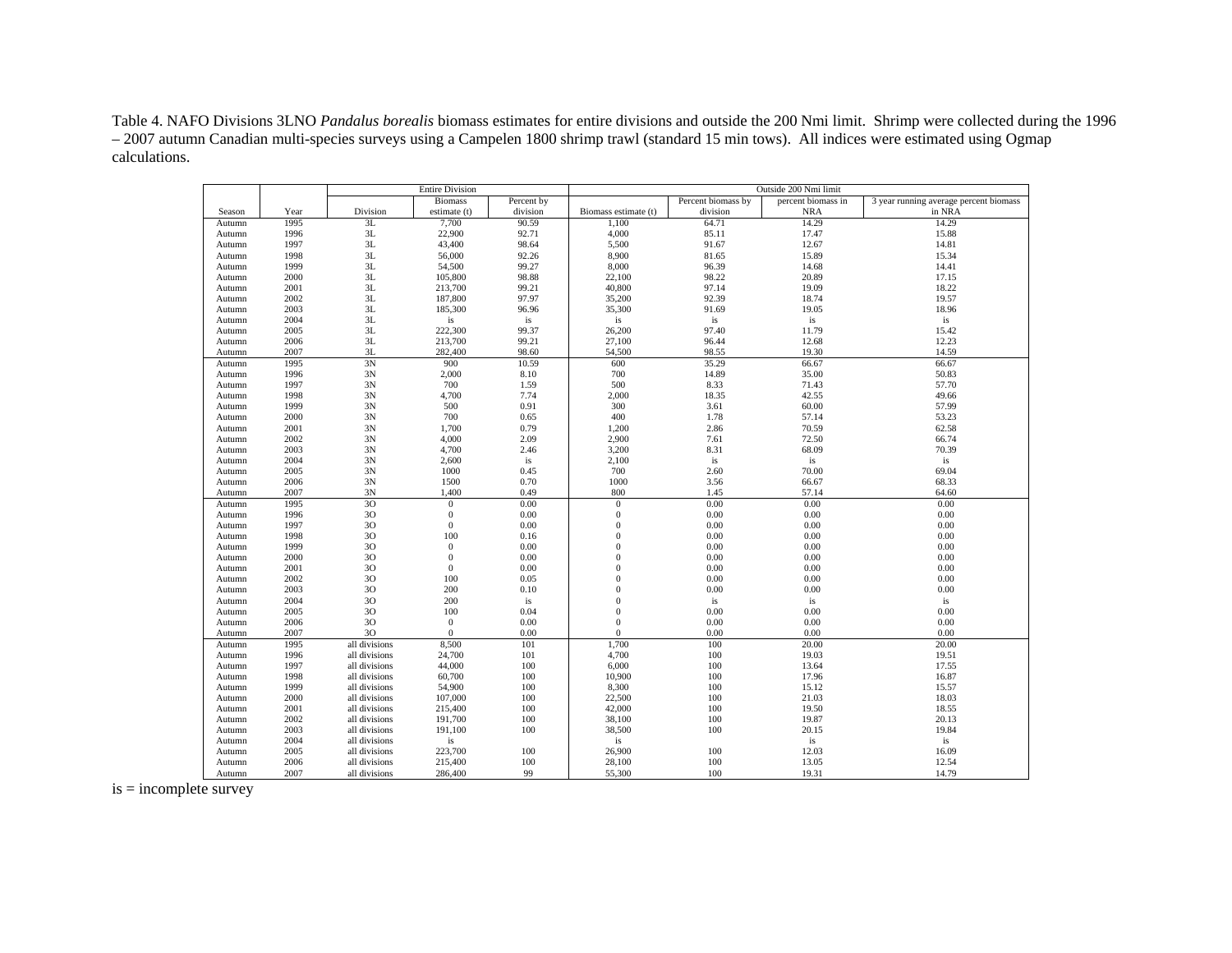Table 5.NAFO Divisions 3LNO *Pandalus borealis* biomass estimates for entire divisions and outside the 200 Nmi limit. Shrimp were collected during the 1999 – 2008 spring Canadian multi-species surveys using a Campelen 1800 shrimp trawl (standard 15 min tows). Please note that strata deeper than 93 m were not surveyed in 3NO during spring 2006. Historically more than 97% of the shrimp have been attributed to strata within 3L therefore the spring 2006 estimates are for 3LAll indices were estimated using Ogmap calculations.

|        |      |               | <b>Entire Division</b> |            | Outside 200 Nmi limit |                 |                 |                        |  |
|--------|------|---------------|------------------------|------------|-----------------------|-----------------|-----------------|------------------------|--|
|        |      |               | <b>Biomass</b>         | Percent by | <b>Biomass</b>        | Percent biomass | Percent biomass | 3 year running average |  |
| Season | Year | Division      | estimate (t)           | division   | estimate (t)          | by division     | in NRA          | percent biomass in NRA |  |
| Spring | 1999 | 3L            | 47,500                 | 95.96      | 10,200                | 85.71           | 21.47           | 21.47                  |  |
| Spring | 2000 | $3{\rm L}$    | 108,700                | 95.94      | 23,800                | 88.15           | 21.90           | 21.68                  |  |
| Spring | 2001 | $3{\rm L}$    | 82,700                 | 100.24     | 11,400                | 99.13           | 13.78           | 19.05                  |  |
| Spring | 2002 | $3{\rm L}$    | 128,100                | 95.74      | 34,300                | 90.33           | 26.78           | 20.82                  |  |
| Spring | 2003 | 3L            | 165,400                | 97.52      | 29,900                | 86.92           | 18.08           | 19.55                  |  |
| Spring | 2004 | 3L            | 99,500                 | 98.61      | 27,100                | 97.48           | 27.24           | 24.03                  |  |
| Spring | 2005 | $3{\rm L}$    | 133,200                | 99.85      | 14,200                | 94.67           | 10.66           | 18.66                  |  |
| Spring | 2006 | 3L            | 176,500                | is         | 42,500                | is              | 24.08           | 20.66                  |  |
| Spring | 2007 | 3L            | 282,100                | 97.75      | 78,200                | 97.02           | 27.72           | 20.82                  |  |
| Spring | 2008 | 3L            | 231,000                | 99.74      | 34,200                | 99.13           | 14.81           | 22.20                  |  |
| Spring | 1999 | 3N            | 2,200                  | 4.44       | 1,700                 | 14.29           | 77.27           | 77.27                  |  |
| Spring | 2000 | 3N            | 4,700                  | 4.15       | 3,200                 | 11.85           | 68.09           | 72.68                  |  |
| Spring | 2001 | 3N            | 300                    | 0.36       | 100                   | 0.87            | 33.33           | 59.56                  |  |
| Spring | 2002 | 3N            | 5,800                  | 4.33       | 3,670                 | 9.67            | 63.28           | 54.90                  |  |
| Spring | 2003 | 3N            | 5,400                  | 3.18       | 4,500                 | 13.08           | 83.33           | 59.98                  |  |
| Spring | 2004 | 3N            | 1,200                  | 1.19       | 700                   | 2.52            | 58.33           | 68.31                  |  |
| Spring | 2005 | 3N            | 1,400                  | 1.05       | 800                   | 5.33            | 57.14           | 66.27                  |  |
| Spring | 2006 | 3N            | is                     | is         | is                    | is              | is              | 57.74                  |  |
| Spring | 2007 | 3N            | 3,100                  | 1.07       | 2,400                 | 2.98            | 77.42           | 67.28                  |  |
| Spring | 2008 | 3N            | 500                    | 0.22       | 300                   | 0.87            | 60.00           | 68.71                  |  |
| Spring | 1999 | 3O            | 100                    | 0.20       | $\boldsymbol{0}$      | 0.00            | 0.00            | 0.00                   |  |
| Spring | 2000 | 3O            | 100                    | 0.09       | $\boldsymbol{0}$      | 0.00            | 0.00            | $0.00\,$               |  |
| Spring | 2001 | 3O            | $\boldsymbol{0}$       | 0.00       | $\boldsymbol{0}$      | 0.00            | 0.00            | $0.00\,$               |  |
| Spring | 2002 | 30            | 100                    | 0.07       | $\boldsymbol{0}$      | 0.00            | 0.00            | 0.00                   |  |
| Spring | 2003 | 30            | 200                    | 0.12       | $\boldsymbol{0}$      | 0.00            | 0.00            | 0.00                   |  |
| Spring | 2004 | 30            | 200                    | 0.20       | $\mathbf{0}$          | 0.00            | 0.00            | 0.00                   |  |
| Spring | 2005 | 30            | 100                    | 0.07       | $\mathbf{0}$          | 0.00            | 0.00            | 0.00                   |  |
| Spring | 2006 | 3O            | is                     | is         | is                    | is              | 0.00            | 0.00                   |  |
| Spring | 2007 | 30            | $\boldsymbol{0}$       | $0.00\,$   | $\boldsymbol{0}$      | $0.00\,$        | 0.00            | $0.00\,$               |  |
| Spring | 2008 | 3O            | $\overline{0}$         | 0.00       | $\overline{0}$        | 0.00            |                 |                        |  |
| Spring | 1999 | all divisions | 49,500                 | 100.61     | 11,900                | 100.00          | 24.04           | 24.04                  |  |
| Spring | 2000 | all divisions | 113,300                | 100.18     | 27,000                | 100.00          | 23.83           | 23.94                  |  |
| Spring | 2001 | all divisions | 82,500                 | 100.61     | 11,500                | 100.00          | 13.94           | 20.60                  |  |
| Spring | 2002 | all divisions | 133,800                | 100.15     | 37,970                | 100.00          | 28.38           | 22.05                  |  |
| Spring | 2003 | all divisions | 169,600                | 100.83     | 34,400                | 100.00          | 20.28           | 20.87                  |  |
| Spring | 2004 | all divisions | 100,900                | 100.00     | 27,800                | 100.00          | 27.55           | 25.40                  |  |
| Spring | 2005 | all divisions | 133,400                | 100.97     | 15,000                | 100.00          | 11.24           | 19.69                  |  |
| Spring | 2006 | all divisions | is                     | is         | is                    | is              | is              | 19.40                  |  |
| Spring | 2007 | all divisions | 288,600                | 98.82      | 80,600                | 100.00          | 27.93           | 19.59                  |  |
| Spring | 2008 | all divisions | 231,600                | 99.96      | 34,500                | 100.00          | 14.90           | 21.41                  |  |

 $is = incomplete survey$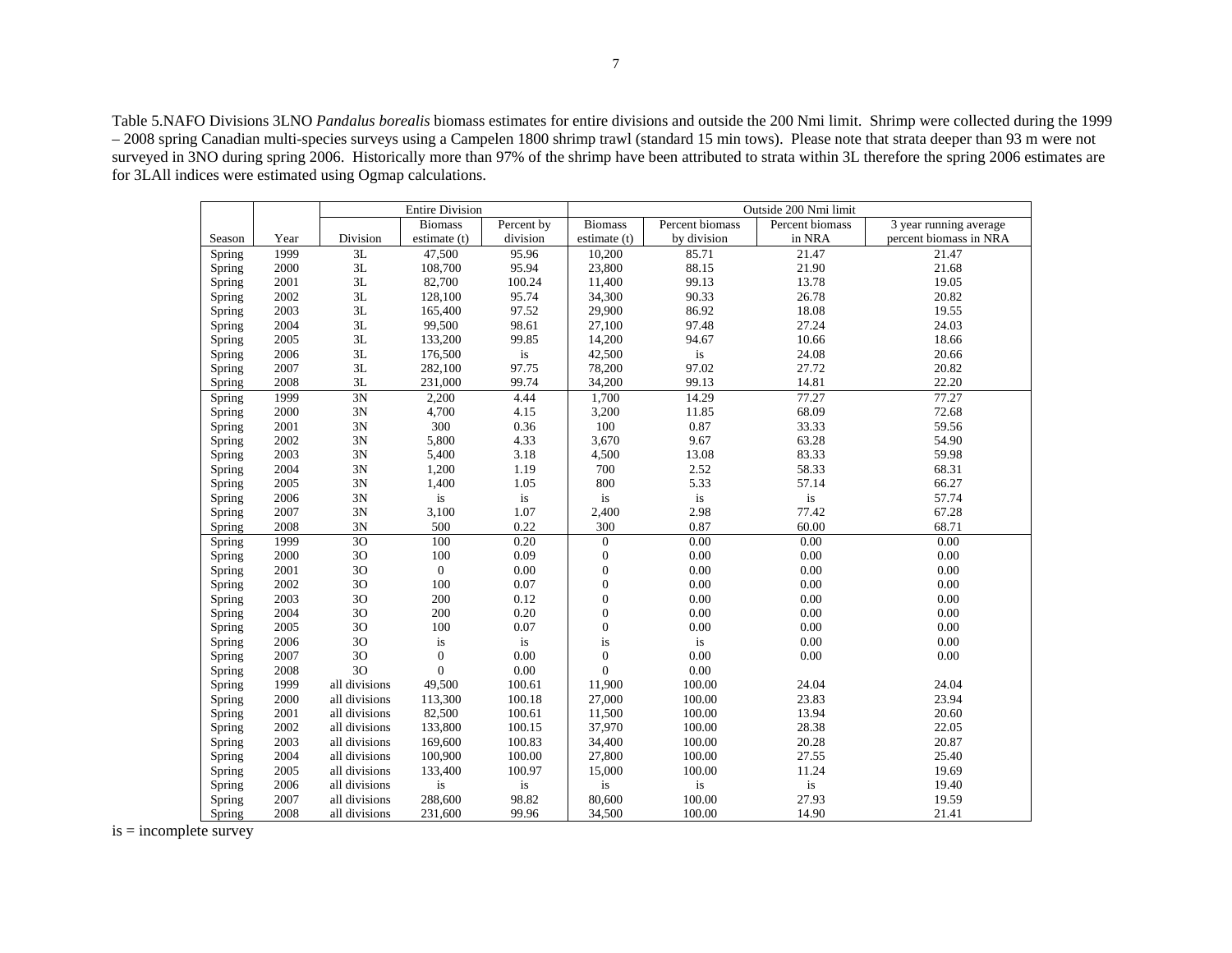

Figure 1. Trends in NAFO Div. 3LNO northern shrimp (*Pandalus borealis*) catch (t) and TAC over the period 1993-2008.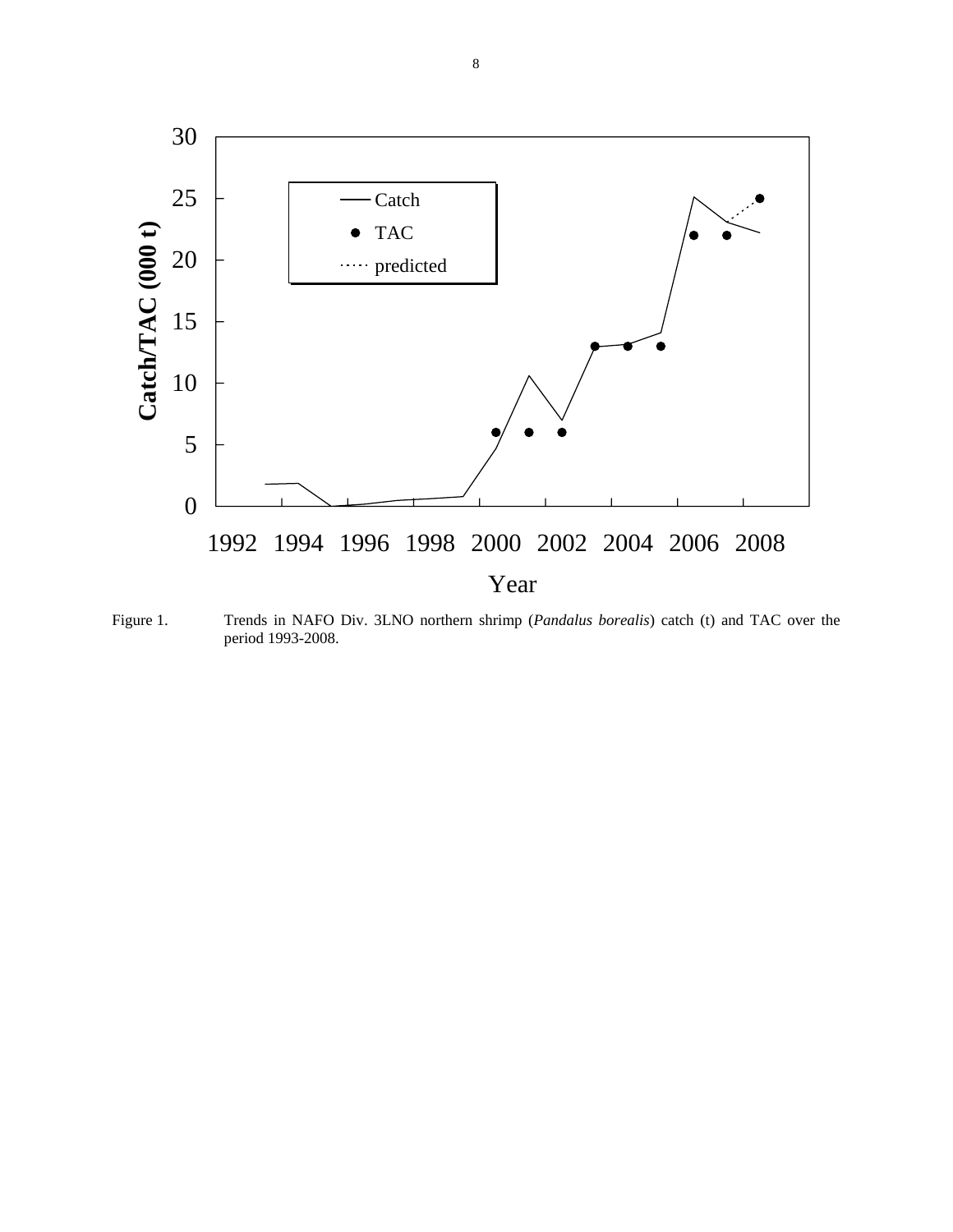

Figure 2. The NAFO 3LNO stratification scheme used in Canadian research bottom trawl survey set allocation.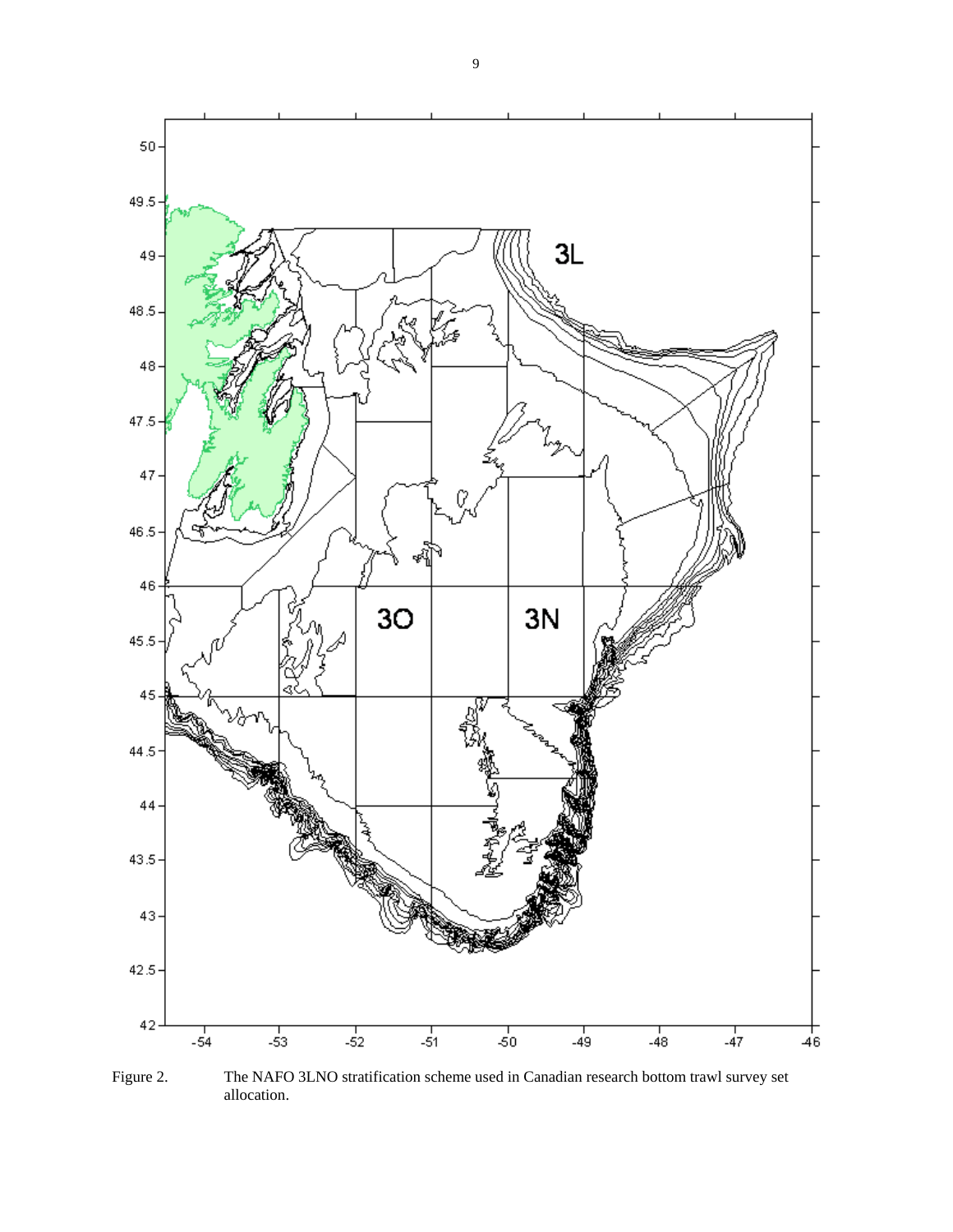

Figure 3. Autumn northern shrimp (*Pandalus borealis*) abundance and biomass estimates within NAFO Div. 3LNO. Data were from Canadian multi-species bottom trawl surveys using a Campelen 1800 trawl. (Standard 15 min. tows.)



Figure 4 Spring northern shrimp (*Pandalus borealis*) abundance and biomass estimates within NAFO Div. 3LNO. Please note that due to operational problems, it was not possible to survey all of Div. 3NO during spring 2006. The indices for 2006 are for Div. 3L only. Data were from Canadian multi species bottom trawl surveys using a Campelen 1800 trawl. (Standard 15 min. tows.)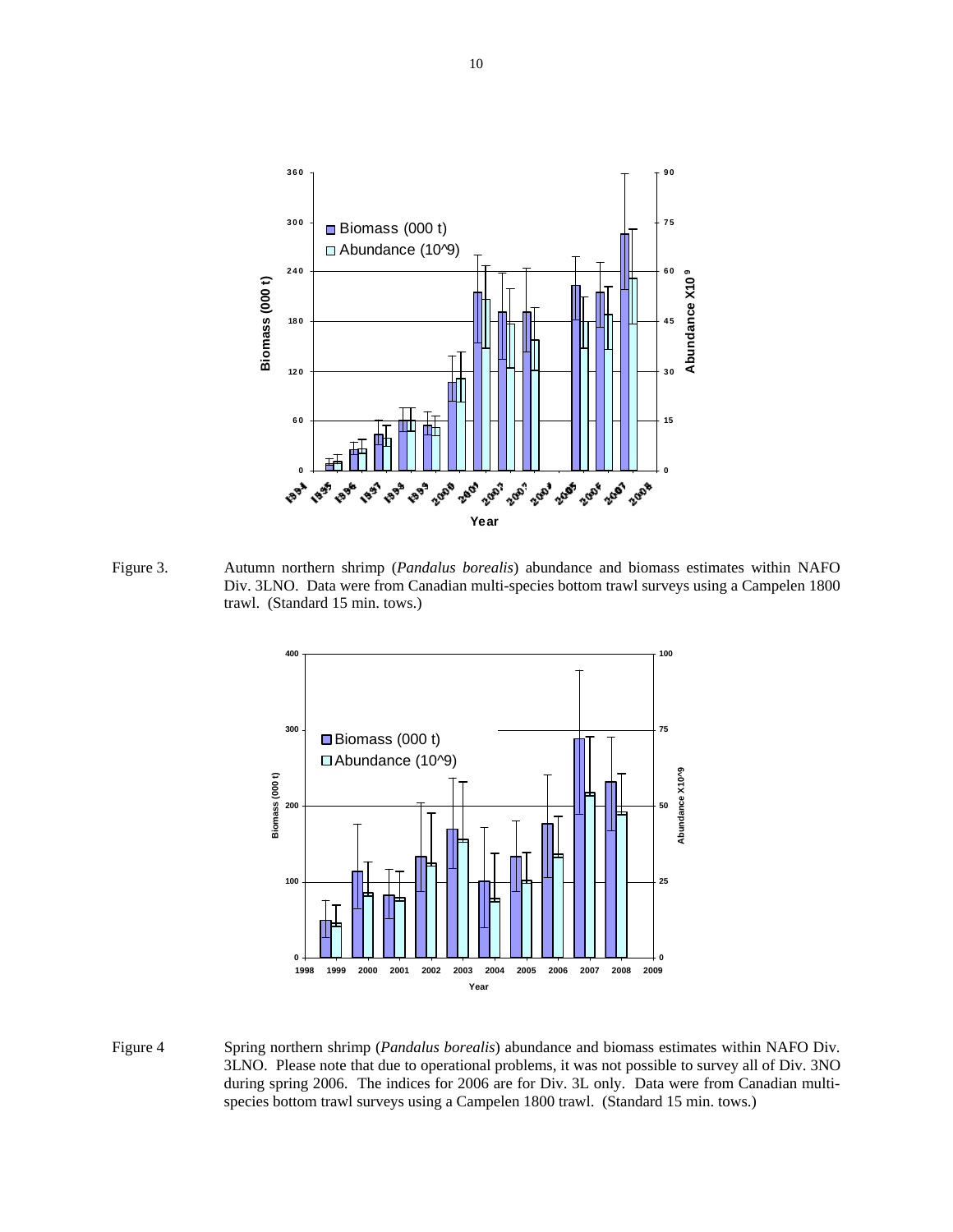

Figure 5. Strata in Div. 3L that were not surveyed (numbered and shaded area) during autumn of 2004.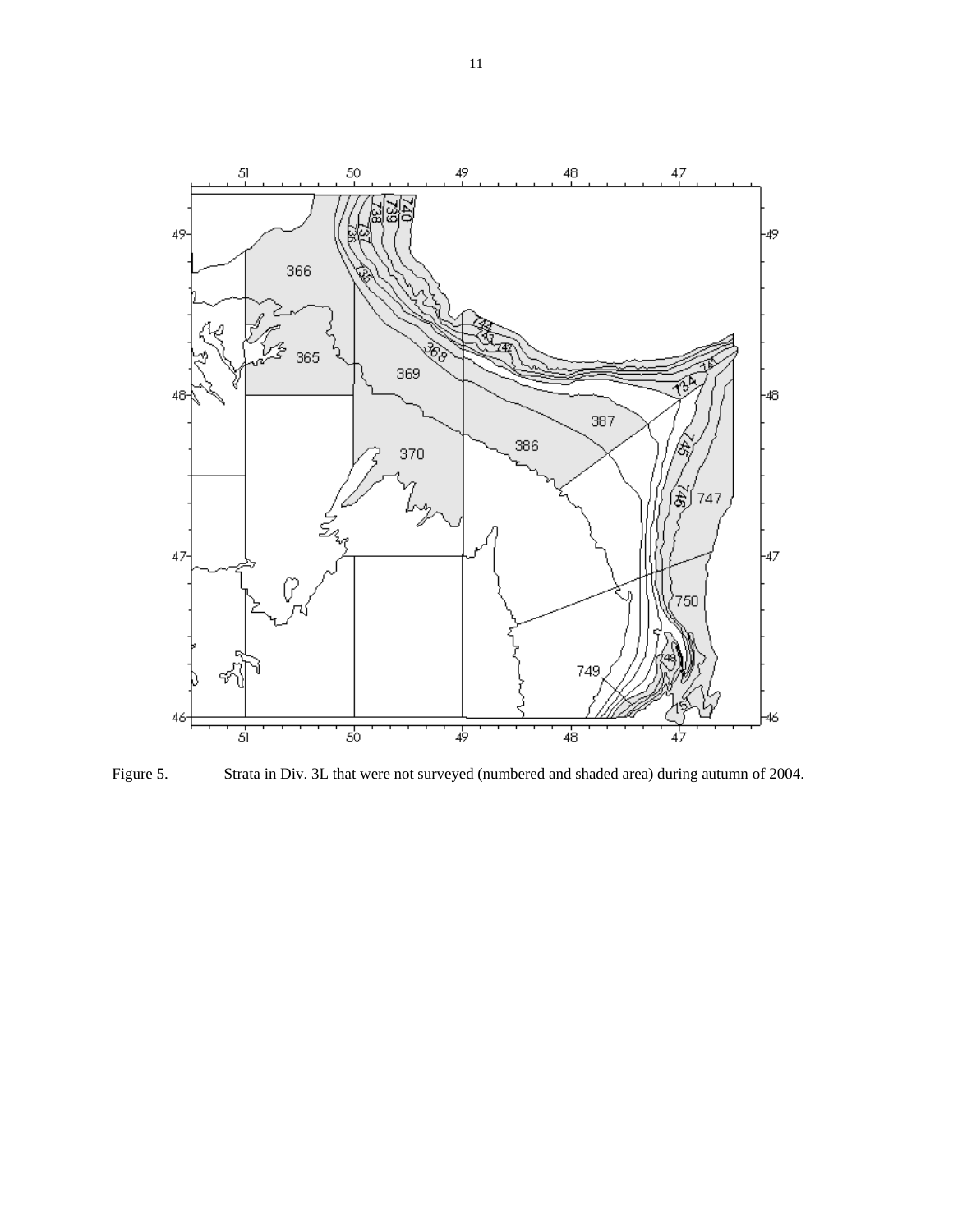

Figure 6. Distribution of NAFO Div. 3LNO northern shrimp (*Pandalus borealis*) catches kg/tow) as obtained from autumn research bottom trawl surveys conducted over the period 2004-2007. The ellipse within the 2004 map indicates the missing area that was missed during the 2004 autumn survey.